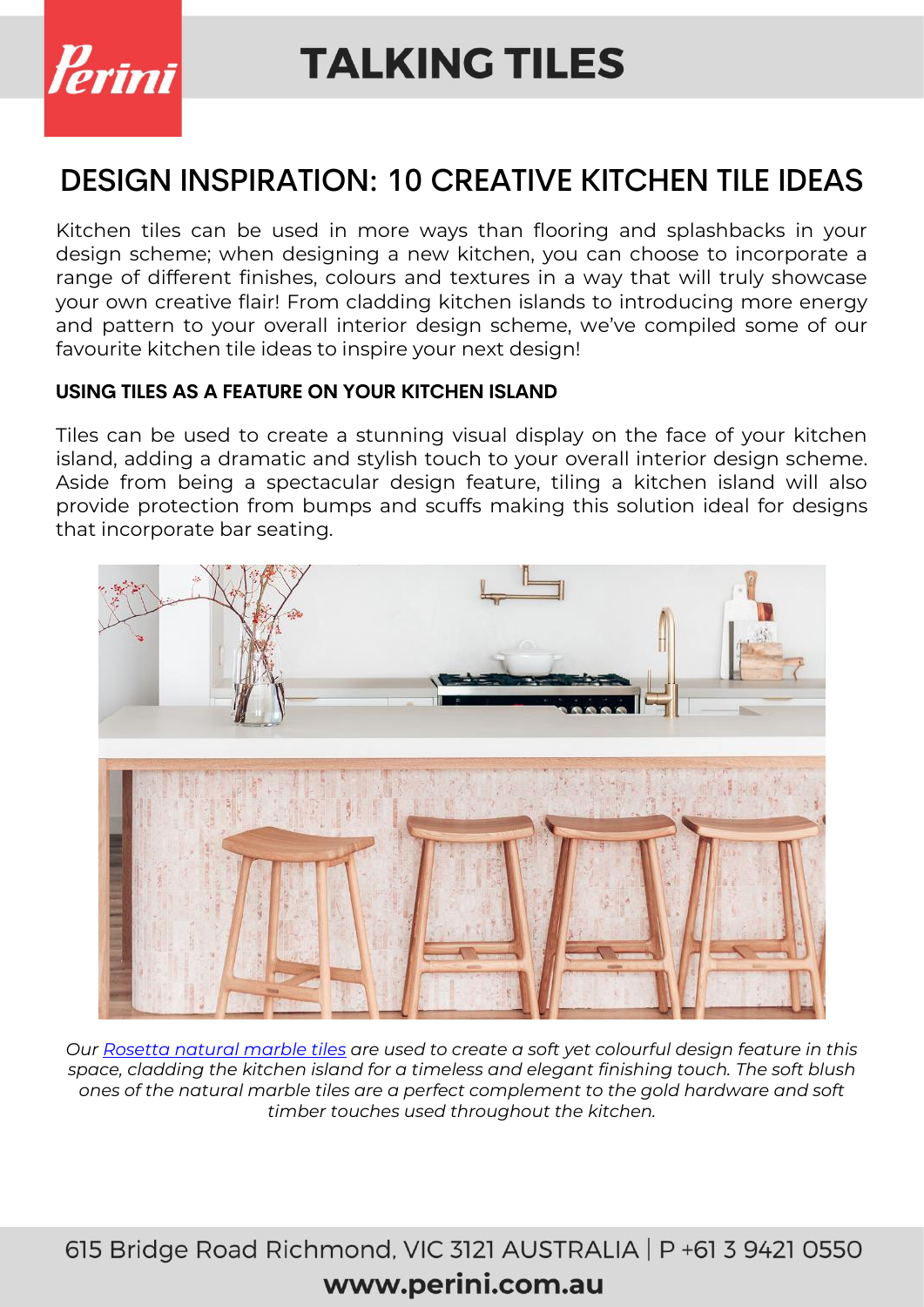

#### **CREATE A COLOURFUL KITCHEN FEATURE WALL**

The kitchen splashback provides an excellent space for allowing your creative side to shine through however, if you have the right space for it, using your splashback tiles to create a full feature wall in the home is an excellent way of introducing more colour and pattern to your design scheme while also allowing you to create a sense of continuity between adjoining spaces such as the dining area for example.



*A vivid burst of emerald, our [Fern glazed](https://www.perini.com.au/collection/fern/)  [ceramic tiles](https://www.perini.com.au/collection/fern/) offer a glistening surface finish in this kitchen design scheme that allows light to bounce around and travel through the interior despite the deep colour tones of the tiles themselves.*

#### **MIX AND MATCH KITCHEN TILES IN A MODERN DESIGN SCHEME**

A great way to add a tactile and welcoming look to a modern kitchen design scheme is to mix and match different tile textures or materials. There are many exciting options available to explore such as natural stone and mosaic tile combinations for example that will add a classic element to your design while the small format of the mosaic tiles create a modern touch.



*A large format Kit Kat tile, our [Fracture](https://www.perini.com.au/collection/fracture/)  [collection](https://www.perini.com.au/collection/fracture/) is available in four earthy colour options that will perfectly complement a range of modern kitchen materials and finishes, adding a modern touch to your interior design scheme.*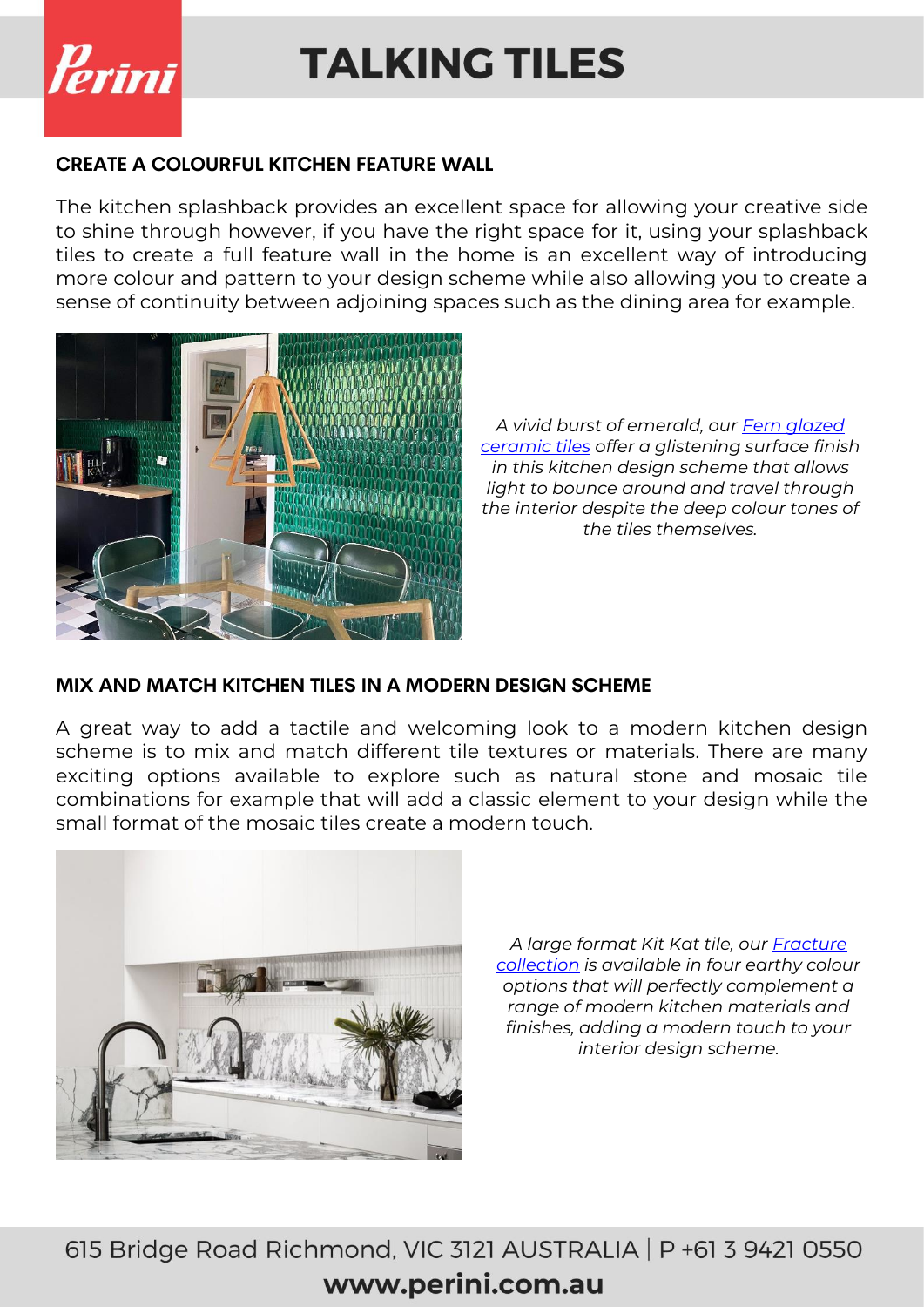

#### **PRESSED TIN-LOOK KITCHEN TILES**

Pressed tin panels provide a classic, rustic quality to the home but can often require a little maintenance. If you are looking to achieve a similar look using a fussfree finish, ceramic kitchen tiles are an excellent alternative solution. These tiles are designed to offer the same look without the maintenance, adding a touch of character and charm to your interior design scheme.



*As far as stylish kitchen tile ideas go, our [Konya collection](https://www.perini.com.au/collection/konya/) provides a creative and maintenance free option for the home. These charismatic tiles are available in three stylish colour options to suit a classically styled home.*

#### **HANDMADE LOOK KITCHEN TILE IDEAS**

Handmade or handmade look tiles are another timeless choice for a classically styled home. These tiles incorporate irregular edges and surfaces to create a warm, handcrafted quality that is perfect for a range of kitchen styles from traditional designs to contemporary looks.



*A Spanish made ceramic wall tile option, [Render](https://www.perini.com.au/collection/render/) effortlessly represents the authentic charm and characteristics seen in handmade products, offering a cost effective alternative solution.*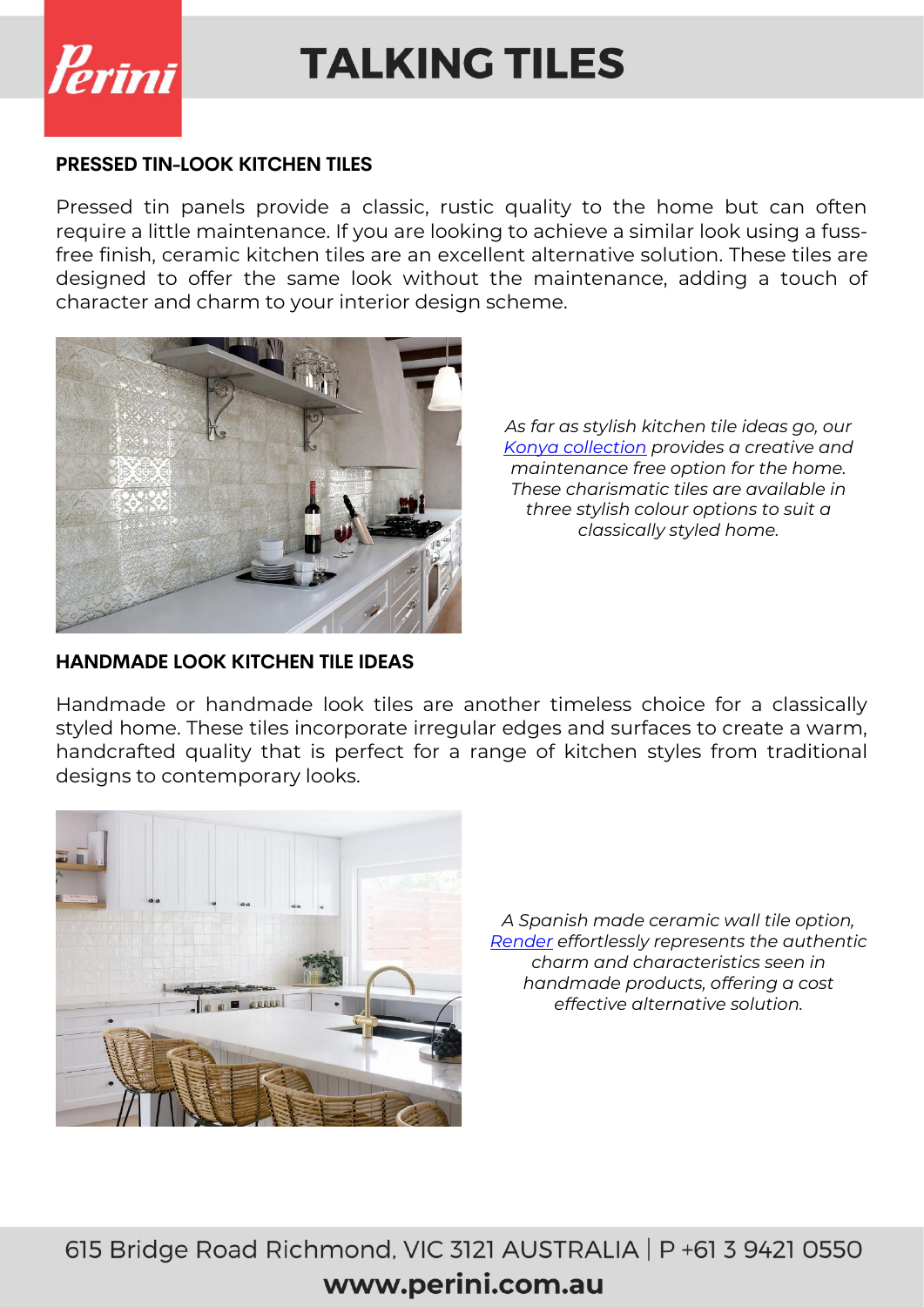

#### **TERRAZZO KITCHEN TILES**

Terrazzo has long been a favourite choice in the world of interiors thanks to the product's longevity, durability and unique beauty. An authentic terrazzo tile is creates using a randomly placed chips of marble, granite or even coloured glass that are embedded in a concrete tile. These stylish tiles can be used to create a modern look in the kitchen, often being used as both a floor tile and as a splashback tile. You also have the option of choosing from a range of porcelain terrazzo-look options; find out more [in our guide here.](https://www.perini.com.au/whats-the-difference-between-real-terrazzo-terrazzo-look-tiles/)



*[Terrazzo tiles](https://www.perini.com.au/collection/terrazzo/) provide a versatile solution when used as a kitchen tile as they offer a hard wearing floor finish as well as wall tile solution.*

#### **CLASSIC SUBWAY TILE SPLASHBACK**

Subway tiles are another classic option for the kitchen splashback, providing a simple and elegant wall tile solution that will effortlessly complement a range of interior design styles. Subway tiles have evolved to include a vast range of options, from handmade look tiles to natural stones and even variations on the classic brick style tile shape! Find out more about the many creative design solutions of subway tiles in our quide.



*Made in Spain, our [Lucida collection](https://www.perini.com.au/collection/lucida/) includes classic subway tiles and square wall tiles, each offering a luxurious handmade appearance to complement your interior design scheme.*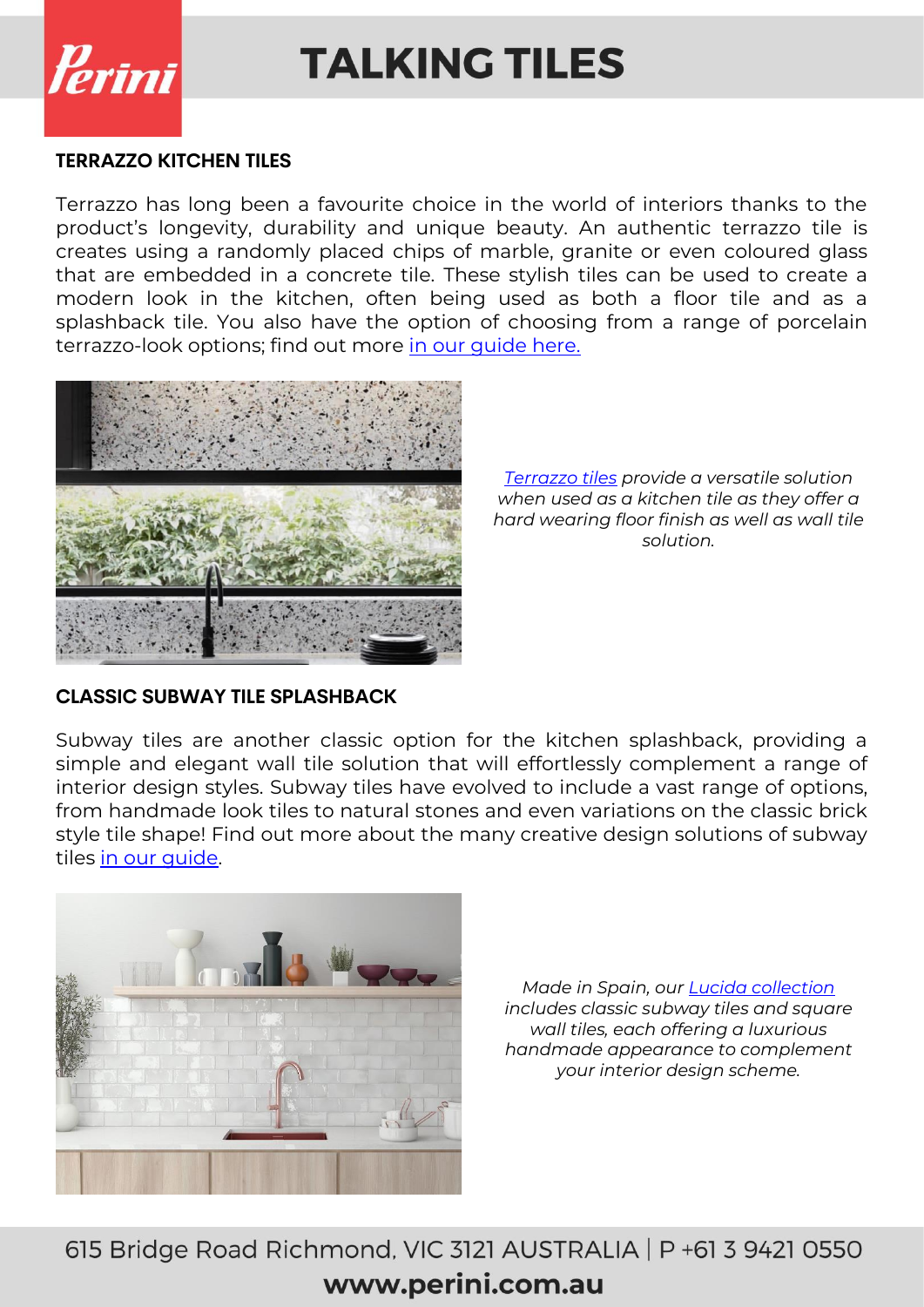

#### **REFLECTING LIGHT: METALLIC TILES IN THE KITCHEN**

An excellent way to create a lighter atmosphere in your new kitchen is to use a high gloss or metallic finish on your splashback. These finishes will allow light to bounce around and travel through the space, instantly creating a light-filled environment. You can also use these sorts of finishes to brighten up and otherwise darker kitchen colour scheme, as demonstrated in the luxurious design below.



*Our elegant [Chrysos collection](https://www.perini.com.au/collection/chrysos/) uses a metallic glaze to create a luxurious, light look that perfectly complements a darker kitchen colour scheme.*

**NATURAL STONE KITCHEN TILES**

Natural stone tiles provide an incredibly hard wearing and long lasting finish in the kitchen. It is however, important to understand the proper [care and maintenance](https://www.perini.com.au/resources/) involved when it comes to natural stone tiles in order to ensure their longevity. You will find that natural stone tiles such as marble for example are an excellent choice for complementing a range of interior design styles, especially the popular Hamptons kitchen style.



*[Carrara marble](https://www.perini.com.au/collection/carrara/) is one of the most popular choices in kitchen tiles, instantly creating a luxurious, elegant and timeless quality in any style of interior.*